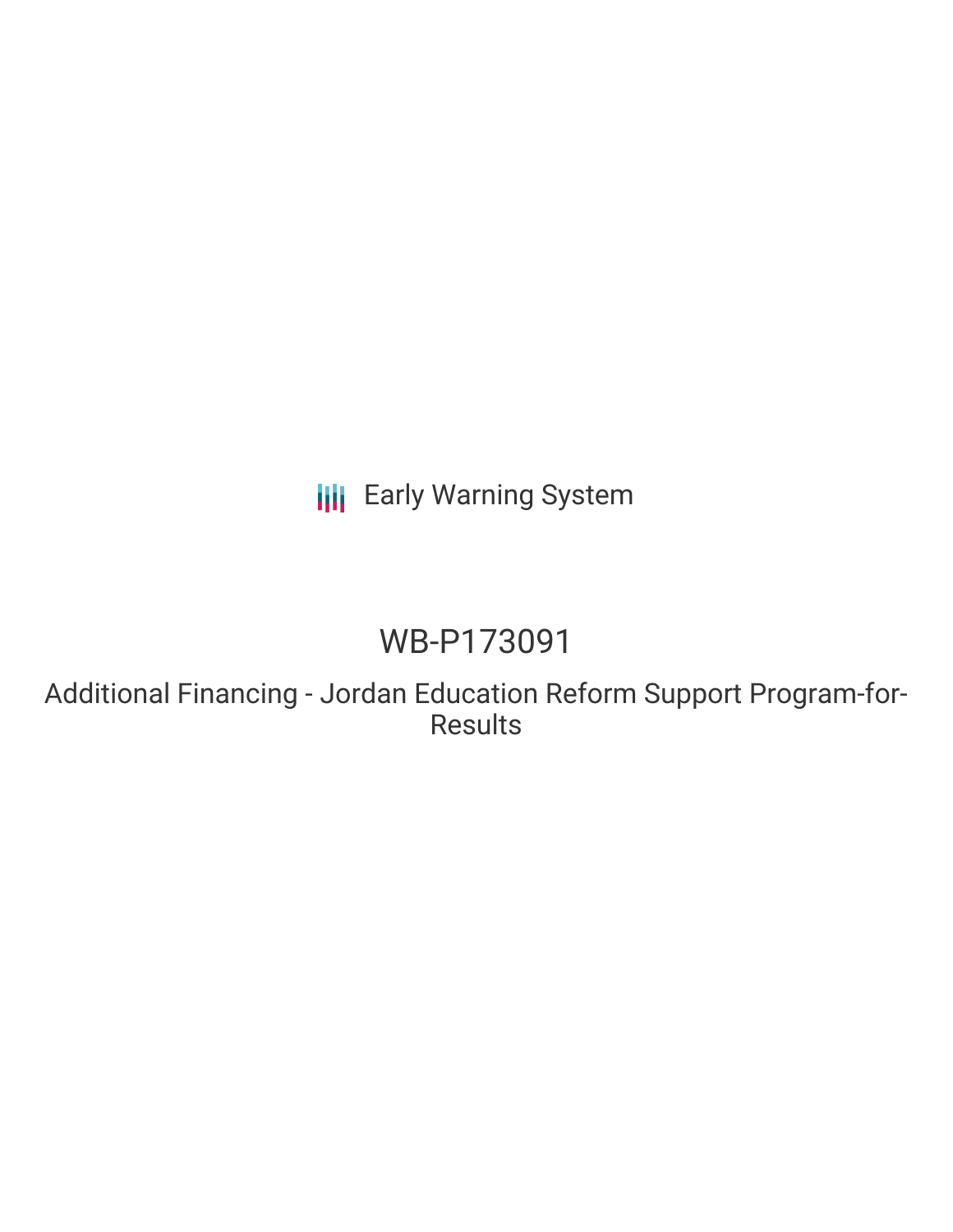

### **Quick Facts**

| <b>Countries</b>               | Jordan                                                        |
|--------------------------------|---------------------------------------------------------------|
| <b>Financial Institutions</b>  | World Bank (WB)                                               |
| <b>Status</b>                  | Pipeline                                                      |
| <b>Bank Risk Rating</b>        |                                                               |
| <b>Borrower</b>                | *Borrower information not provided at the time of disclosure* |
| <b>Sectors</b>                 | <b>Education and Health</b>                                   |
| <b>Investment Type(s)</b>      | Loan                                                          |
| <b>Investment Amount (USD)</b> | \$75.00 million                                               |
| <b>Project Cost (USD)</b>      | \$922.00 million                                              |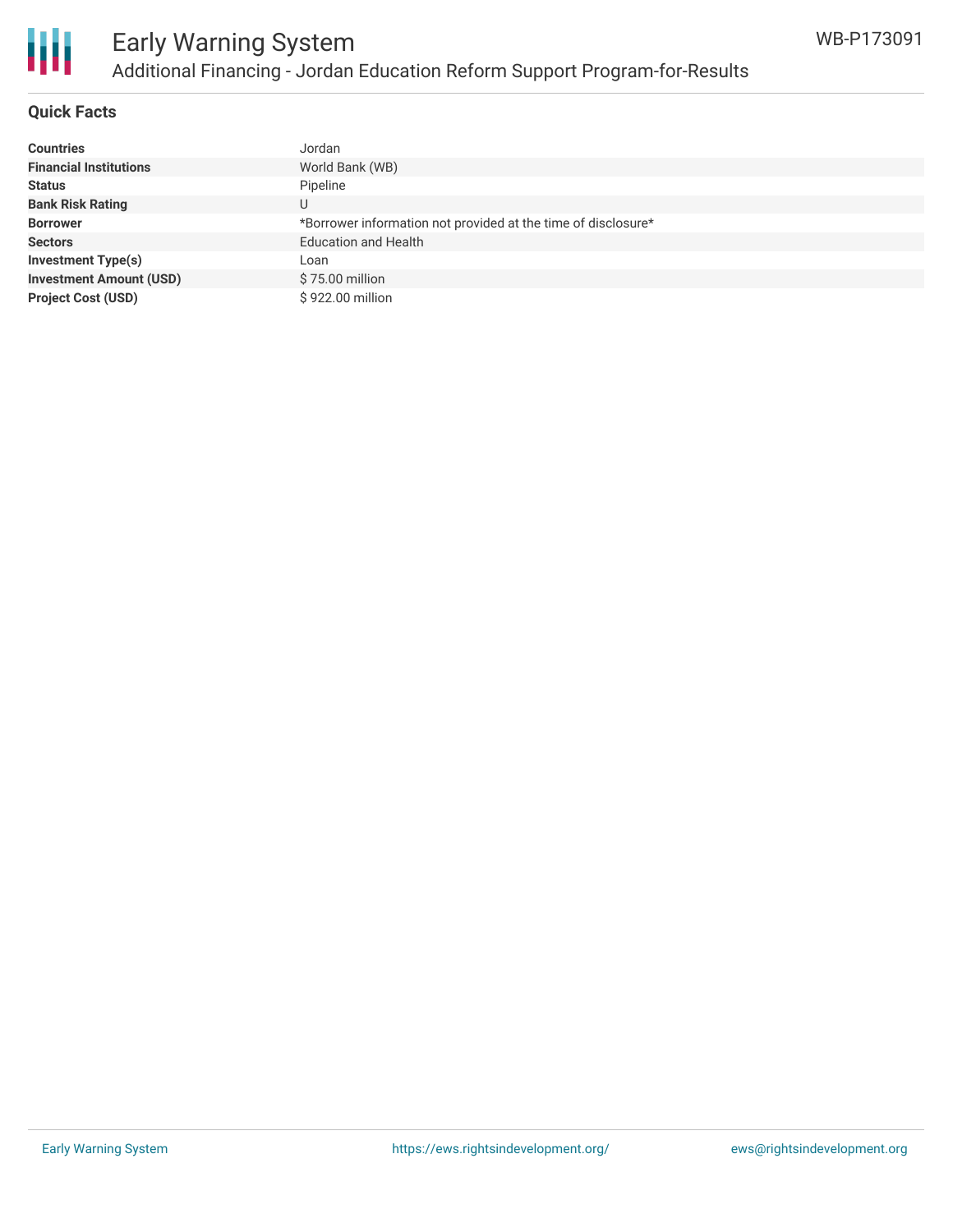

### **Project Description**

Project description not provided at the time of disclosure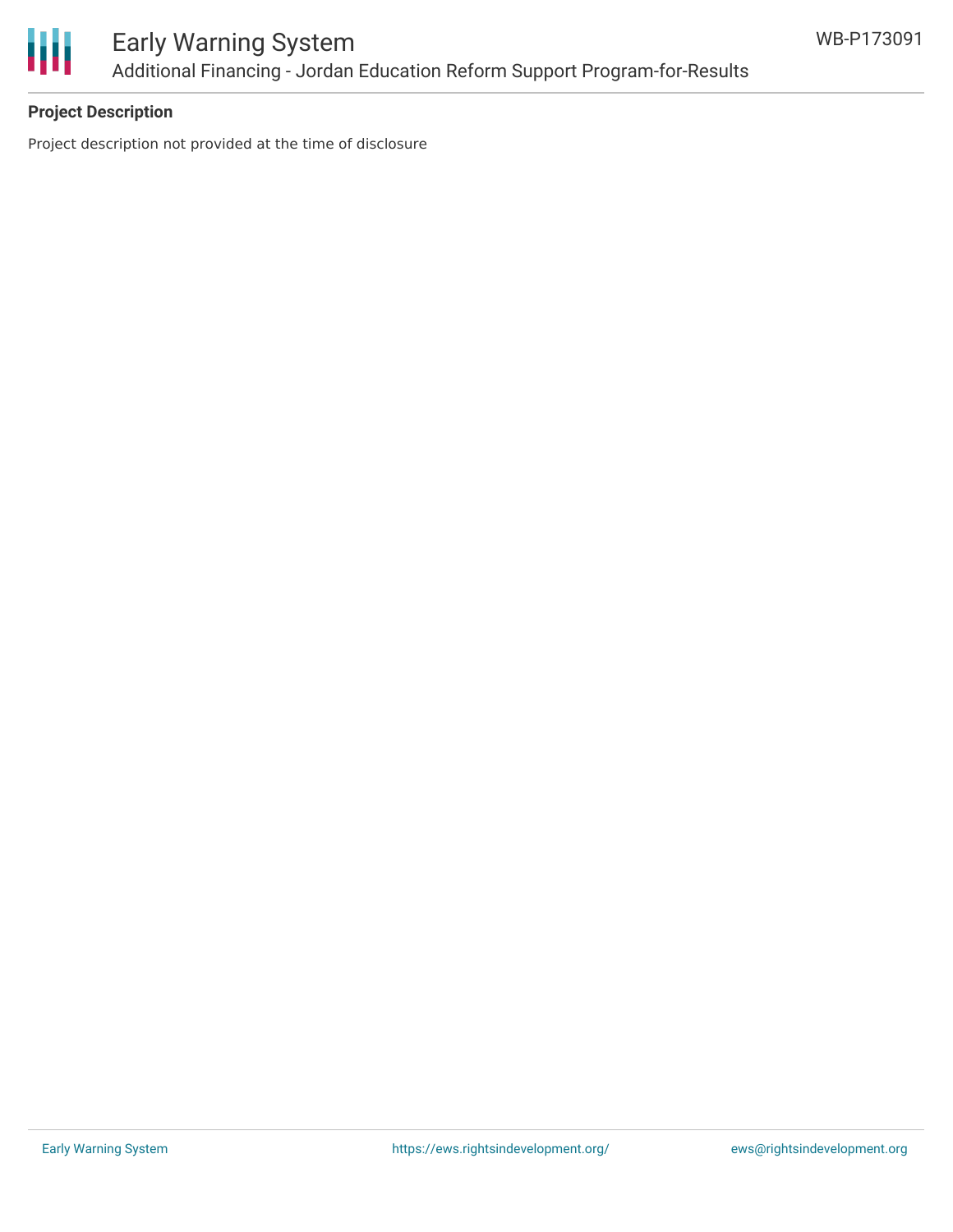

## Early Warning System Additional Financing - Jordan Education Reform Support Program-for-Results

### **Investment Description**

World Bank (WB)